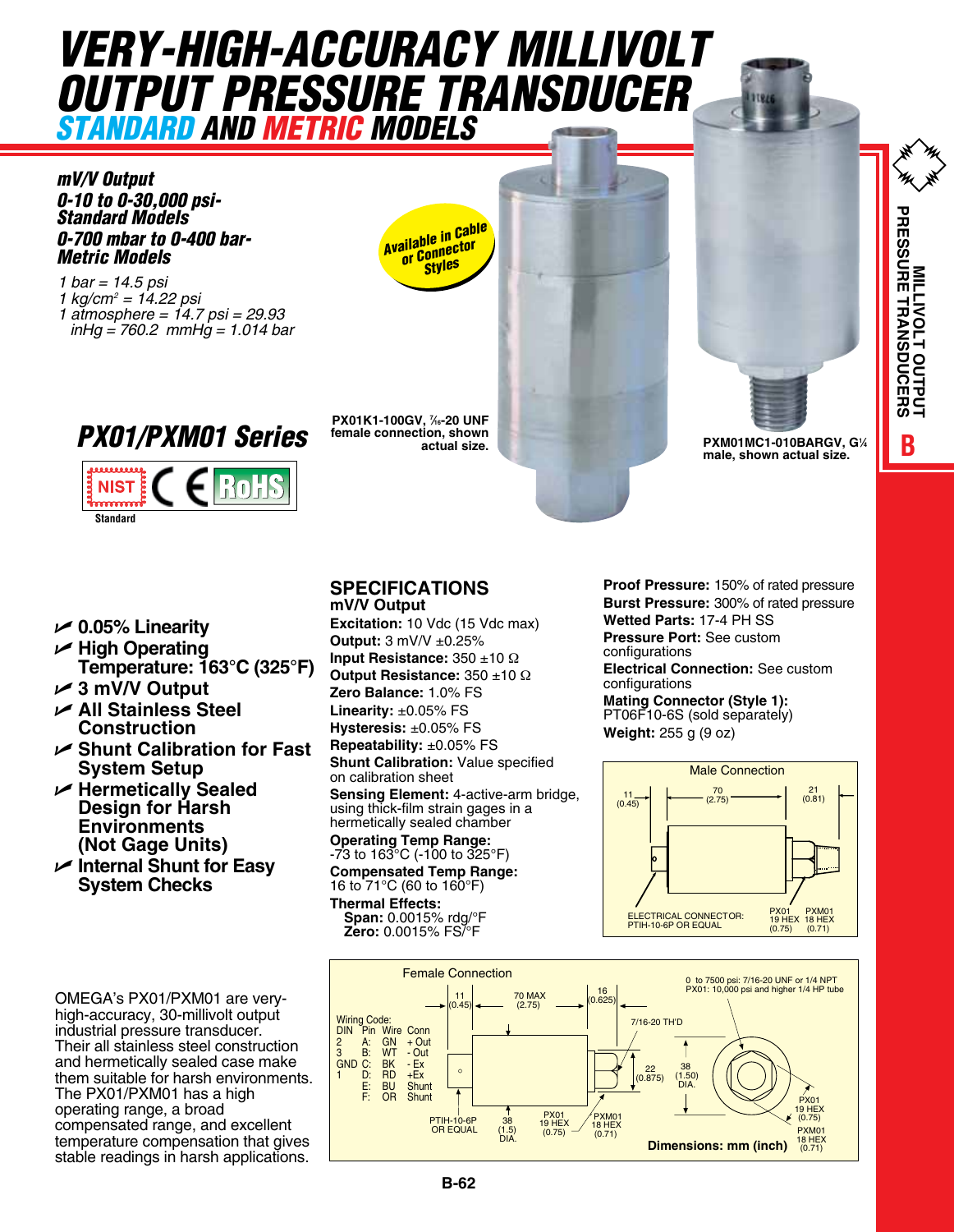**Cable style.**

> Mating **Connector PT06F10-6S**

#### **STANDARD**

**PX01C0-100GV, 1 ⁄4 NPT male, shown smaller than actual size.**



*Ordering Examples: PX01C1-100GV, 100 psi gage pressure transducer with 1 ⁄4-18 NPT male fitting, PTIH-10-6P connector and mV/V output. PT06F10-6S, mating connector (sold separately).* 



#### **METRIC CUSTOM CONFIGURATIONS**

| <b>PXM01</b><br><b>PRESSURE</b><br><b>ELECTRICAL</b><br><b>SERIES</b><br><b>PORT</b><br><b>CONNECTION</b><br>$\left[\begin{array}{c}2\end{array}\right]$<br>[1]<br>$= G/B$ Male<br><b>MA</b><br>$= G/B$ Female<br><b>MB</b><br>$= G/4B$ Male<br><b>MC</b><br>$MD = G/4B$ Female | <b>RANGE</b><br>(BAR)<br><b>631</b><br>1.0<br>$1.6$<br>$2.5$<br>4.0<br>6.0<br>10 | <b>UNITS</b><br>$[4]$<br>A, G, S<br>A, G, S<br>A, G, S<br>A, G, S<br>A, G, S                    | <b>OUTPUT</b><br><b>[5]</b><br><b>Base Price PXM01:</b><br>$V = mV/V$ output                                                                                 | <b>OPTIONS</b><br><b>61</b><br>$OX = Cleaned for$<br>oxygen service<br>$OL = Overload stops$<br>$\sum_{m=1}^{n}$ Optional cable<br>length in meters |
|---------------------------------------------------------------------------------------------------------------------------------------------------------------------------------------------------------------------------------------------------------------------------------|----------------------------------------------------------------------------------|-------------------------------------------------------------------------------------------------|--------------------------------------------------------------------------------------------------------------------------------------------------------------|-----------------------------------------------------------------------------------------------------------------------------------------------------|
| $0 = 3$ m (10') cable (std)<br>$1 =$ PTIH-10-6P connector<br>(or equal)<br>$6 =$ mini DIN connector <sup>*</sup><br>(*no shunt cal)<br>For additional options including extended<br>compensated temperatures, visit us online                                                   | $\frac{16}{25}$<br>60<br>100<br>160<br>250<br>400                                | A, G, S<br>A, G, S<br>A, G, S<br>A, G, S<br>A, G, S<br>A, G, S<br>A, G, S<br>A, G, S<br>A, G, S | 1. Select a pressure port<br>2. Select electrical connection<br>3. Select a pressure range<br>or sealed gage<br>5. Select output<br><b>6.</b> Select options | To order a custom configuration:<br>4. Select pressure units - absolute, gage                                                                       |

*Ordering Examples: PXM01MB0-010BARSV, 10 bar sealed gage pressure transducer with G1⁄8 B female connection and 3 m (10') cable termination.*

*PXM01MD1-010BARAV, 10 bar absolute pressure transducer with G1⁄4 B female connection and twist-lock connector. PT06F10-6S, mating connector (sold separately).*